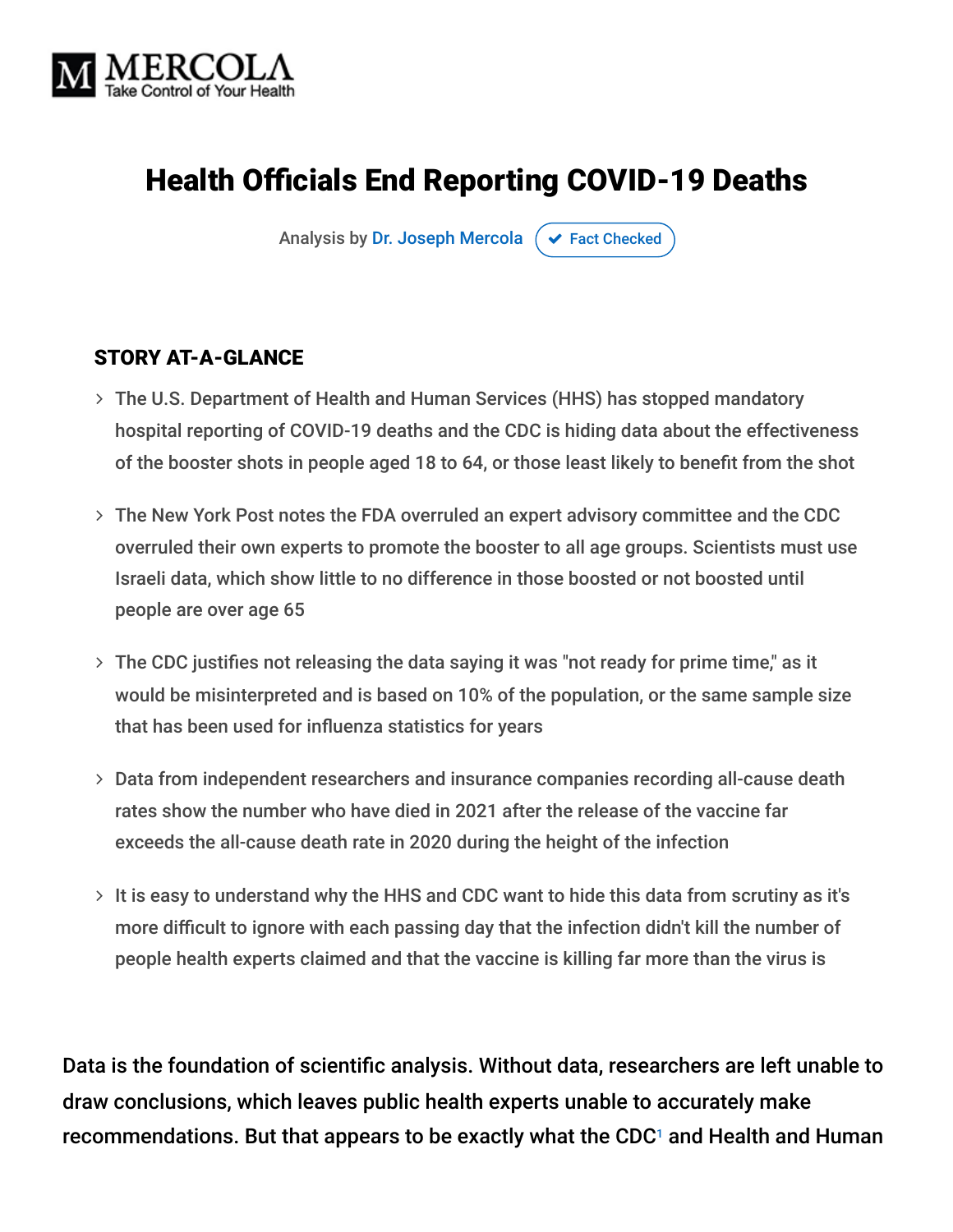Services (HHS)<sup>2</sup> are doing. The CDC is hiding data and the HHS is no longer collecting data, which one U.S. official has called "incomprehensible." 3

Since the World Health Organization announced a pandemic, multiple organizations began tracking data, including the number of people who were sick with COVID-19, in the hospital with or had died from it. As I have written, later the number of "cases" was reported. These were people who had a positive PCR test and did not necessarily have symptoms.

Whistleblowers working with attorney Thomas Renz, who is investigating hospital abuses,<sup>4</sup> have reported that hospitals are incentivized to admit PCR positive patients, prescribe remdesivir,<sup>5</sup> place patients on ventilators and include COVID on death certificates. All told, some believe hospitals could receive up to \$100,000 for each patient who meets all the incentivized criteria. 6

Of course, "fact" checkers immediately jumped on that claim in an effort to "debunk" what they call "false" information. $^{7,8}$  But they simply contradicted themselves in the "fact" checking by changing the semantics of how COVID deaths are counted and rewording of how hospitals are compensated for COVID patients from "paid more" to receiving a "bump" in payment. So what's the difference? They're still getting paid more for COVID patients.

In analyzing this, it's important to look at how data of all sorts are collected on you and everyone else in the world. For example:

Nearly everything people do is digitally recorded, analyzed and extrapolated for decision making. You leave a digital footprint each time you use your smartphone or computer. One study showed digital cookies may have lifetimes up to 8,000 years.<sup>9</sup> In 2010, it was estimated there were 2 zettabytes (ZB) of data created. $^{10}$ 

To put this into perspective, it would take 184 million football fields of 1 GB thumb drives laid end to end to contain the information. Data is so important that the organization that appears to be leading The Great Reset — the World Economic Forum —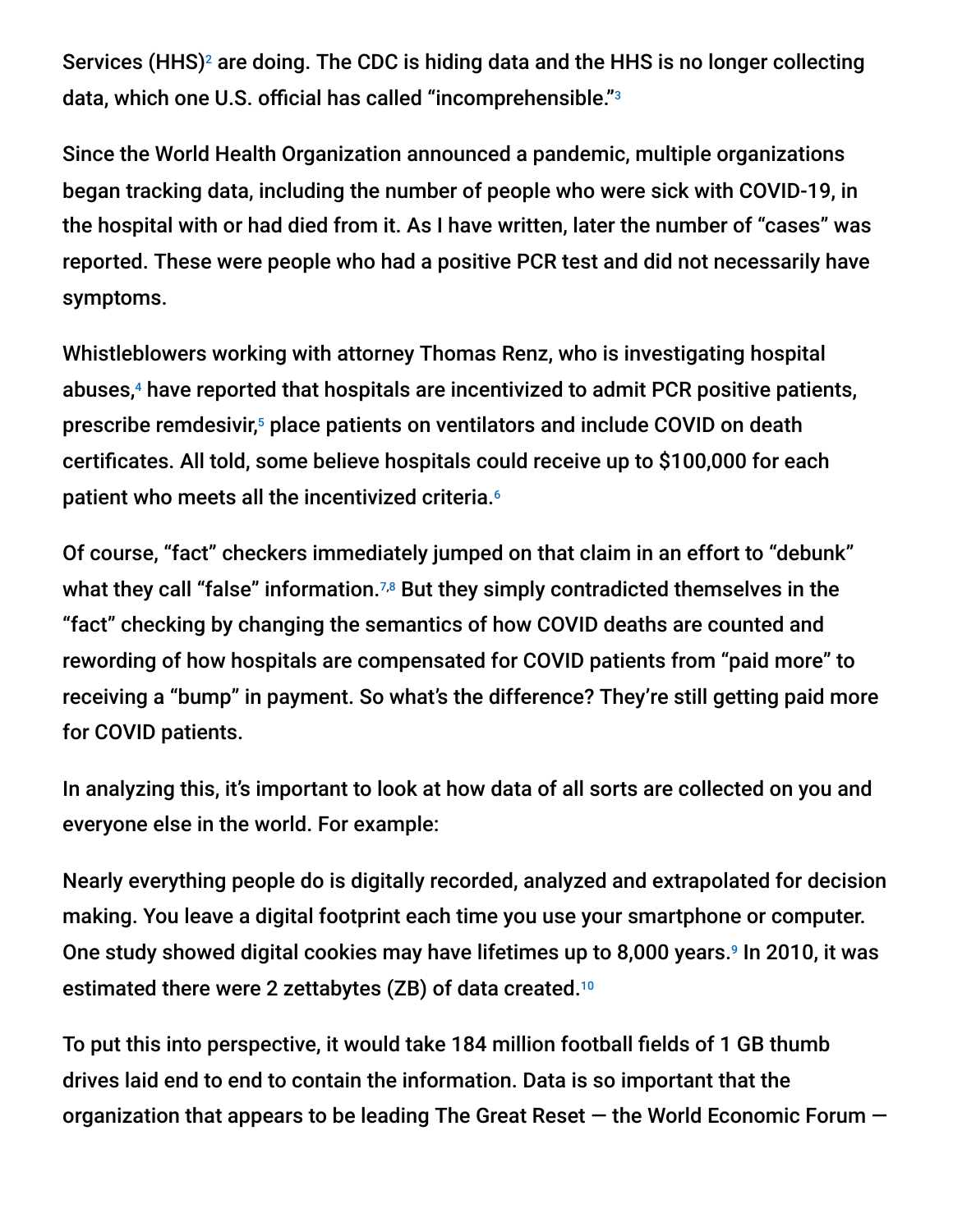is also interested in data and estimates there would be 44 ZB of data collected in 2020. 11

So, with all that in mind, in a world where data is king $^{12,13,14}$  the HHS decision to hide COVID-19 data begs the question: What do they want to hide? Are they stopping the flow of data, as opposed to hiding data like the CDC, to reach the same end, where the data are not available for examination and analysis?

## HHS Ends Hospital COVID Death Reports

January 6, 2022, the HHS announced<sup>15</sup> changes to the reporting requirements for hospitals and acute care facilities. The new guidelines note "The retirement of fields which are no longer required to be reported," which include the "previous day's COVID-19 deaths."

However, according to one news report, the guideline did not receive public attention until January 14, 2022, when it was tweeted by Dr. Jorge Caballero,<sup>16</sup> who asked why the government no longer wanted these daily reports beginning February 2, 2022. By January 28, 2022, just like they did with the report on COVID-19 hospital reimbursements, fact-checkers were busy posting viral social media posts claiming Caballero's conclusions were not correct.

Yet, as I mentioned, the announcement was published on the HHS website — so how could it be false? You can go to the website<sup>17</sup> and read it for yourself. Under the section, "The retirement of fields which are no longer required to be reported," it says: "previous day's COVID-19 deaths." So how could fact-checkers "debunk" that?

To create a fact check that claimed this was "false," the fact-checkers simply changed the headline. So, while the HHS publicly announced they would no longer require hospitals to report deaths from COVID-19, fact-checkers reported the U.S. government was not ending daily COVID death reporting.

MSN<sup>18</sup> fact-checkers reported that Nancy Foster from the American Hospital Association had suggested the change could "streamline data collection." Yet, the HHS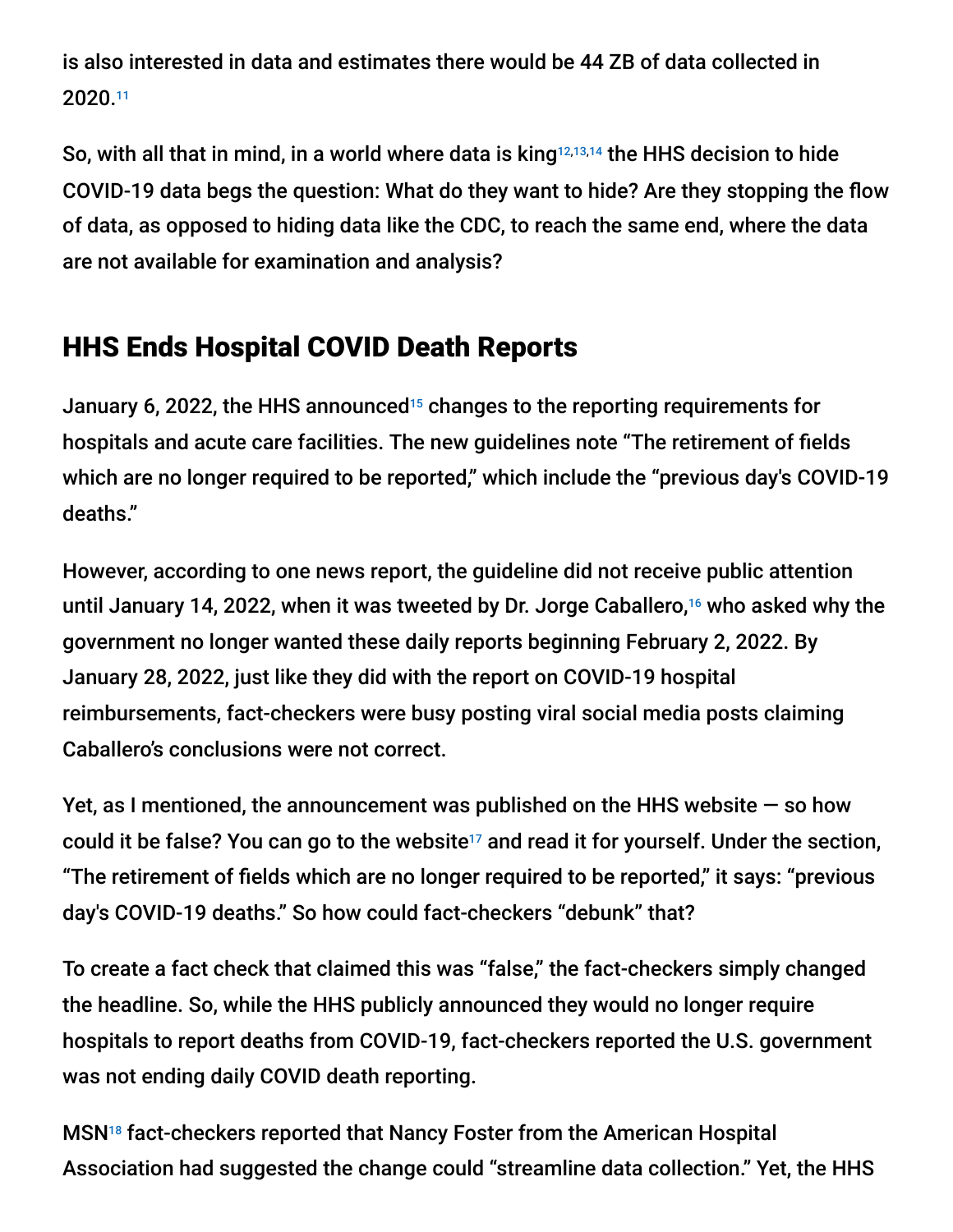system used direct reporting from ICD medical diagnosis codes entered into the Electronic Medical Record (EMR) system.

In an emailed statement, Foster reported that she believes the HHS was no longer collecting data because they were receiving comprehensive data from public health agencies, including death certificates reported to the National Center for Health Statistics and used by the CDC in its death data reporting. Despite supporting the HHS decision, the agency did not respond to a request by MSN on the reason for the change.

HHS had worked with major electronic medical records (EMR) manufacturers, so 85% of hospital reporting was programmed into their computer, and you can't get more streamlined than that. January 2021, Alex C. Madrigal, co-founder of the COVID Tracking Project,<sup>19</sup> wrote:<sup>20</sup>

*"In a series of analyses that we ran over the past several months, we came to nearly the opposite conclusion of other media outlets. The hospitalization data coming out of HHS are now the best and most granular publicly available data on the pandemic. This information has changed the response to the pandemic for the better."*

An unnamed federal health official spoke with a reporter from WSWS, $^{21}$  calling the move to stop reporting COVID-29 hospital deaths "incomprehensible." The official added, "It is the only consistent, reliable and actionable dataset at the federal level. Ninety-nine percent of hospitals report 100% of the data every day. I don't know any scientists who want to have less data."

## CDC Is Hiding Data on Booster Shots

February 20, 2022, The New York Times<sup>22</sup> reported that the CDC has not published large parts of the data they collected during the COVID pandemic. In fact, most of the information they collected in the past year on hospitalizations has not been made public.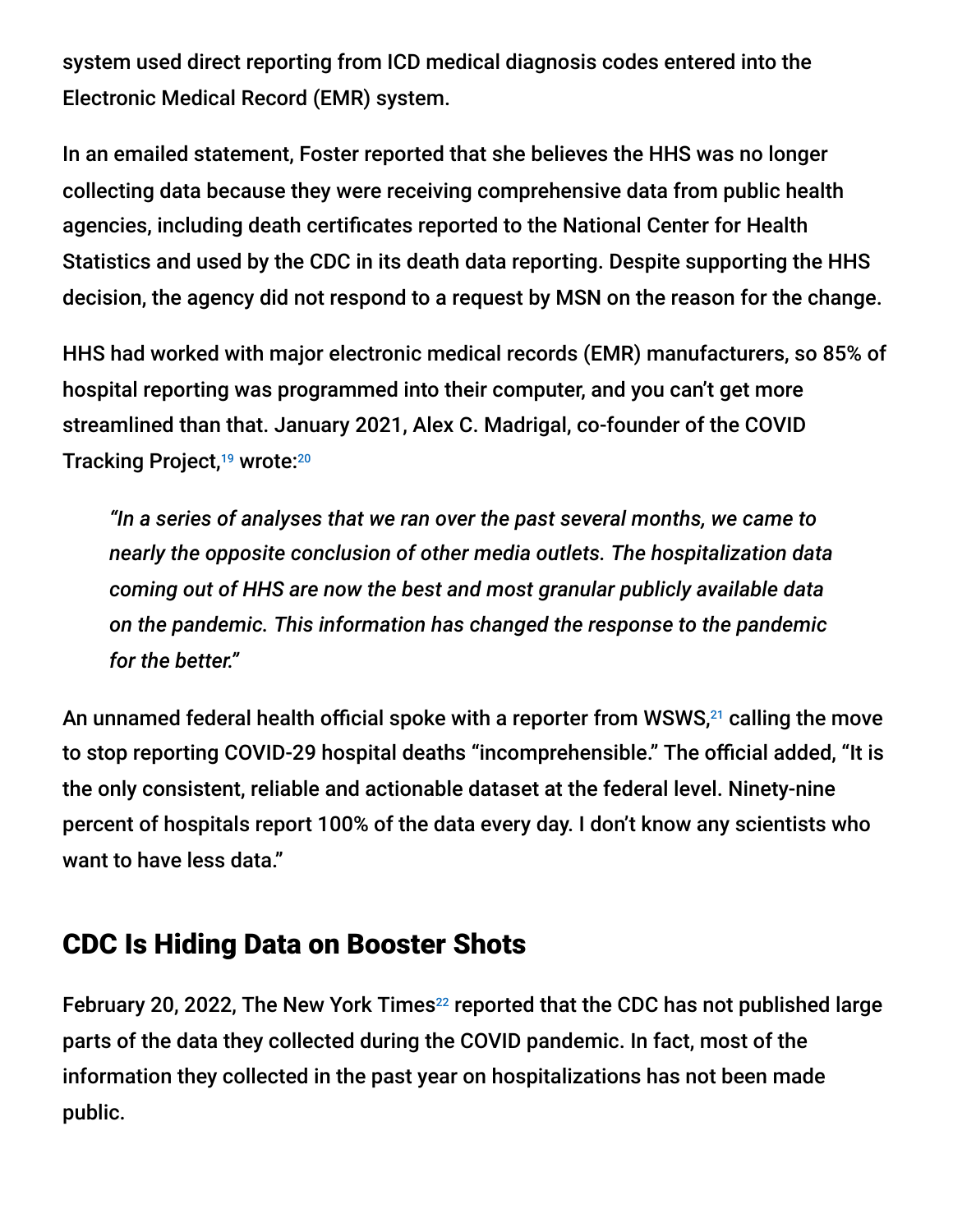The CDC published data on the effectiveness of the COVID-19 boosters in people younger than 65 in early February 2022. However, as The New York Times points out, the data did not cover individuals from 18 to 49 years old. $^{23}$  This also is the group least likely to benefit from the genetic therapy shot, since CDC data $^{24}$  demonstrate they have some of the lowest rates of severe disease and death.

The New York Post<sup>25</sup> notes that the FDA overruled an expert advisory committee and the CDC overruled their own experts to promote the boosters for all age groups. After ensuring the boosters would be open to all people, the CDC then did not release much of the data despite pleas from scientists.

A look at the published data for those 50 to 65 years shows the booster reduces the risk of death from 4 in 1 million to 1 in 1 million. Further analysis shows that 75% of the additional three people out of 1 million who are helped by the booster shot have at least four comorbidities. 26

Unfortunately, since the CDC has not released the raw data, U.S. scientists have had to rely on Israeli data. One study $^{27}$  published in The New England Journal of Medicine gathered information from 4.6 million people 16 years and older who had received two doses of the Pfizer vaccine. They then compared severe illness and death between those who had had a booster dose and those who had not.

The data showed the group of individuals from 16 to 29 years had zero deaths whether they were boosted or not boosted. Likewise, the group from 30 to 39 years had one death whether they were boosted or not boosted. In fact, the difference in death rate did not rise until the participants were 60 to 69 years, at which point the non-boosted group had 44 deaths and the boosted group had 32 deaths.

In addition to the number of deaths rising in the boosted and non-boosted groups, the percentage of people in those age categories also declined, much like you would find in the general population where the death rate rises as people age.

## CDC Claims Data May Be Misinterpreted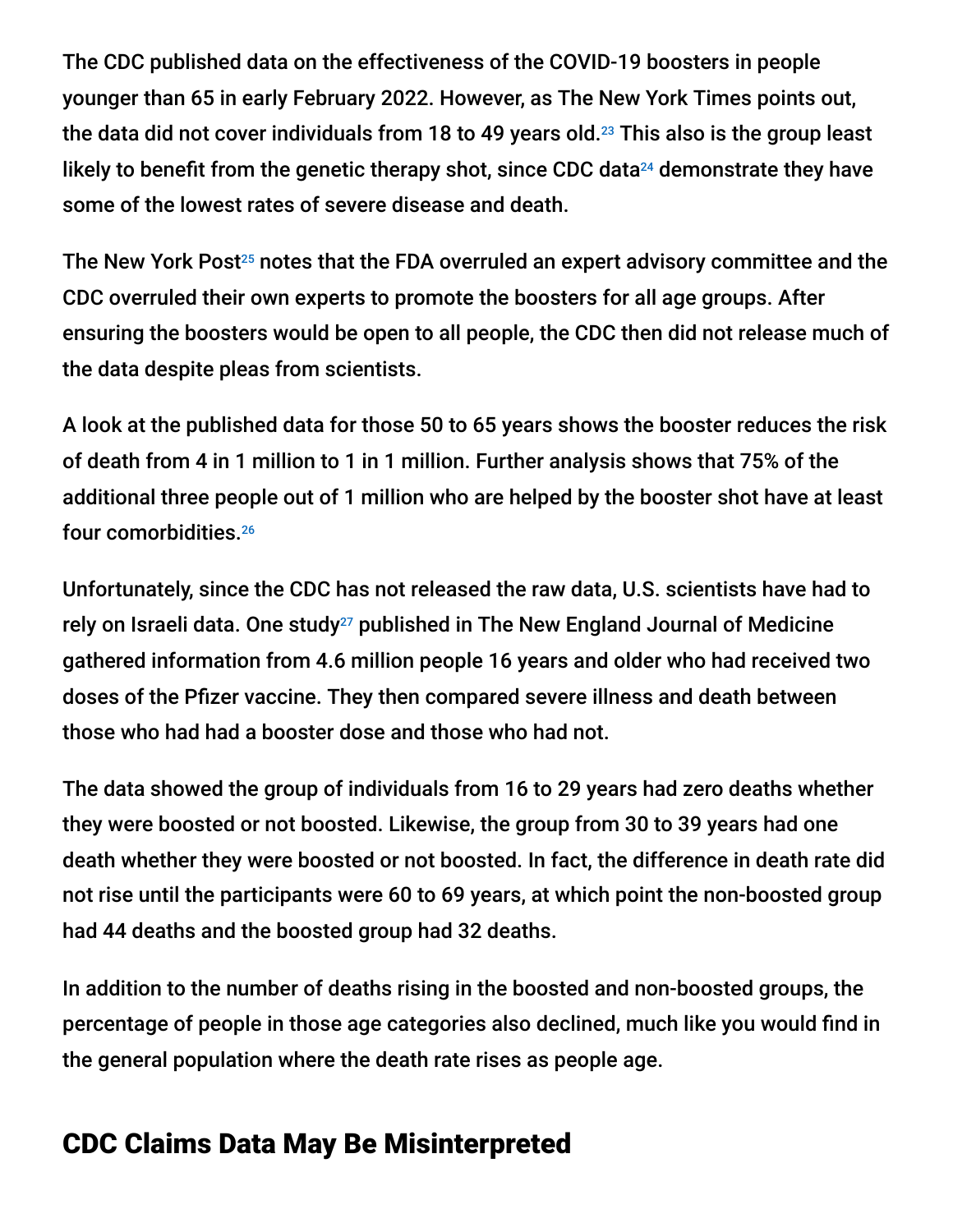Kristen Nordlund is a spokeswoman for the CDC. In her comments to The New York Times, $^{28}$  she said the data are being slowly released since, "basically, at the end of the day, it's not yet ready for prime time." Another reason she cited was the information may be misinterpreted to mean the vaccines are ineffective.

Nordlund gave a third reason for not releasing the data, saying that the data they have is based on 10% of the U.S. population, which the Times reporter points out is the same sample size used to track influenza each year. Jessica Malaty Rivera is an epidemiologist. She spoke with the Times, saying,<sup>29</sup> "We have been begging for that sort of granularity of data for two years."

She went on to say, "We are at a much greater risk of misinterpreting the data with data vacuums, than sharing the data with proper science, communication and caveats." In an opinion piece, Staten Island Advance's Tom Wrobleski characterizes the CDC's decision, writing about what has happened to most people who have been willing to speak out: 30

*"We're told to have faith in the CDC, in Dr. Anthony Fauci, in all the experts who are trained to handle public health crises. But we can't have trust if vital information is withheld from us.*

*Because then it becomes a case of, "Shut up and do what we say. We're the experts. You don't need to know how we come to our decisions. We know what's best." And if you question the received wisdom, you're suddenly a dangerous person. You're likened to a terrorist. You're told you want people to die. You get banned from social media.*

*If you dare protest, you can have your bank account frozen and your vehicle insurance suspended, as we saw during the Freedom Convoy protest in Canada. You can get trampled by police on horseback.*

*Withholding information only makes people more skeptical. It breeds suspicion. Or mere doubt. The CDC needs to do better if it wants our trust."*

#### The Jab Is Deadlier Than COVID if You're Under 80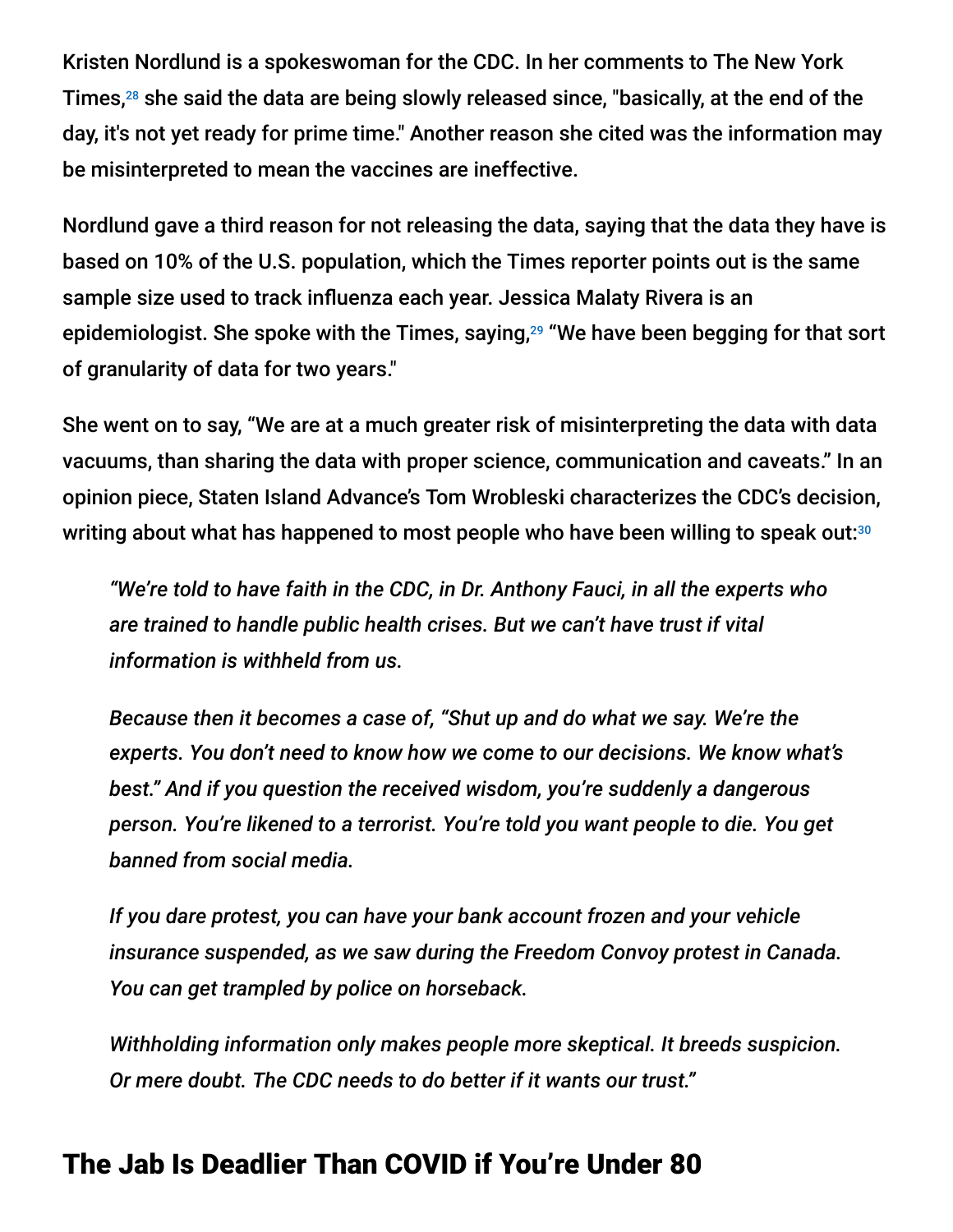With the end of the HHS COVID death reporting system, the only means of tracking COVID deaths will now rely on the collection of data from death certificates at the state level. However, as the unnamed official told the WSWS reporter: 31

*"... deaths are reported by the counties/states but the process is very slow and many coroners are actually not wanting to cite COVID as the reason, while hospitals rely on diagnoses."*

This last part of the sentence may refer to the hospital incentives for a COVID diagnosis, which increases the potential it would be listed in the ICD codes that were communicated to the HHS. Although the CDC and HHS would like the data to remain hidden, a cost-benefit analysis<sup>32</sup> by Stephanie Seneff, Ph.D., and independent researcher Kathy Dopp revealed the jab is deadlier than the infection in anyone under the age of 80.

The analysis looked at publicly available official data from the U.S. and U.K. for all age groups and compared all-cause mortality to the risk of dying from COVID-19. Seneff and Dopp wrote: 33

*"As of 6 February 2022, based on publicly available official UK and US data, all age groups under 50 years old are at greater risk of fatality after receiving a COVID-19 inoculation than an unvaccinated person is at risk of a COVID-19 death.*

*All age groups under 80 years old have virtually no benefit from receiving a COVID-19 inoculation, and the younger ages incur significant risk. This analysis is conservative because it ignores the fact that inoculation-induced adverse events such as thrombosis, myocarditis, Bell's palsy, and other vaccine-induced injuries can lead to shortened life span."*

Their analysis is upheld by OneAmerica's announcement<sup>34</sup> that the death rate in workingage Americans from 18 to 64 years in the third quarter of 2021 was 40% higher than prepandemic levels. This finding is stunning since one of the most reliable data points we have is all-cause mortality.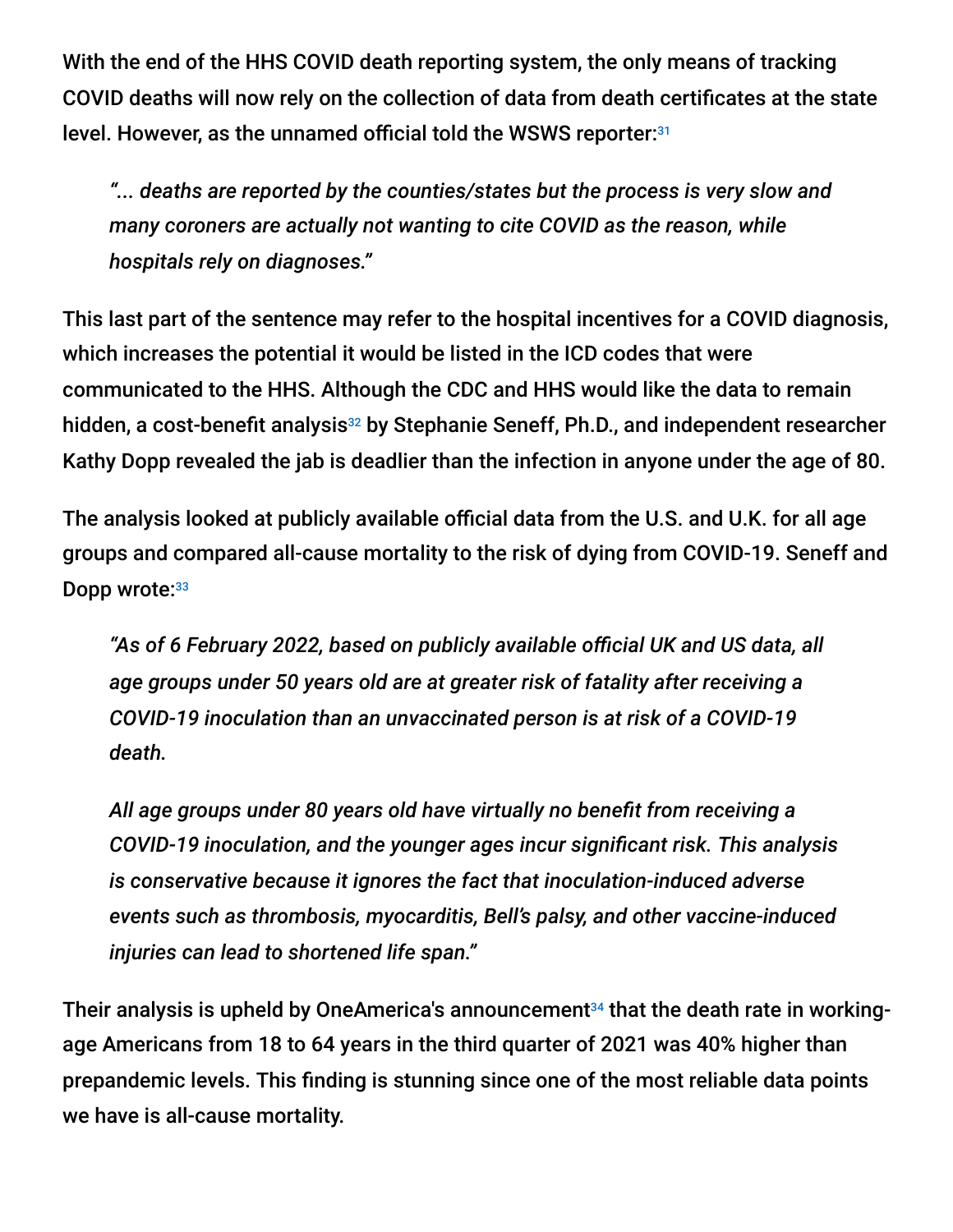It is a very hard statistic to massage since people are either dead or they're not. Their inclusion in the national death index database is based on one primary criterion they've died  $-$  regardless of the cause. As noted in a (not peer-reviewed) study led by scientist Denis Rancourt, who looked at U.S. mortality between March 2020 and October 2021: 35

*"All-cause mortality by time is the most reliable data for detecting true catastrophic events causing death, and for gauging the population-level impact of any surge in deaths from any cause."*

### Other Insurance Companies Recording Similar Results

Other insurance companies that are citing higher mortality rates<sup>36</sup> include Hartford Insurance Group, which announced mortality increased 32% from 2019 and 20% from 2020 before the shots. Lincoln National also reported death claims have increased 13.7% year over year and 54% in quarter 4 compared to 2019. Funeral homes are posting an increase in burials and cremations in 2021 over 2020. 37

Similar numbers are also being reported in other countries. A large German health insurance company reported<sup>38,39</sup> company data were nearly 14 times greater than the number of deaths reported by the German government. The insurance data are gathered directly from doctors applying for payment from a sample of 10.9 million people.

Despite mass injection campaigns, Silicon Valley software engineer Ben M. (@USMortality) revealed that in the 13 weeks before November 28, 2021, about 107,700 seniors died above the normal rate, despite a 98.7% vaccination rate. 40

He also used data from the CDC, census.gov and his own calculations to show excess deaths rising in Vermont, even as the majority of adults have been injected. "Vermont had 71% of their entire population vaccinated by June 1, 2021," he tweeted. "That's 83% of their adult population, yet they are seeing the most excess deaths now since the pandemic!" 41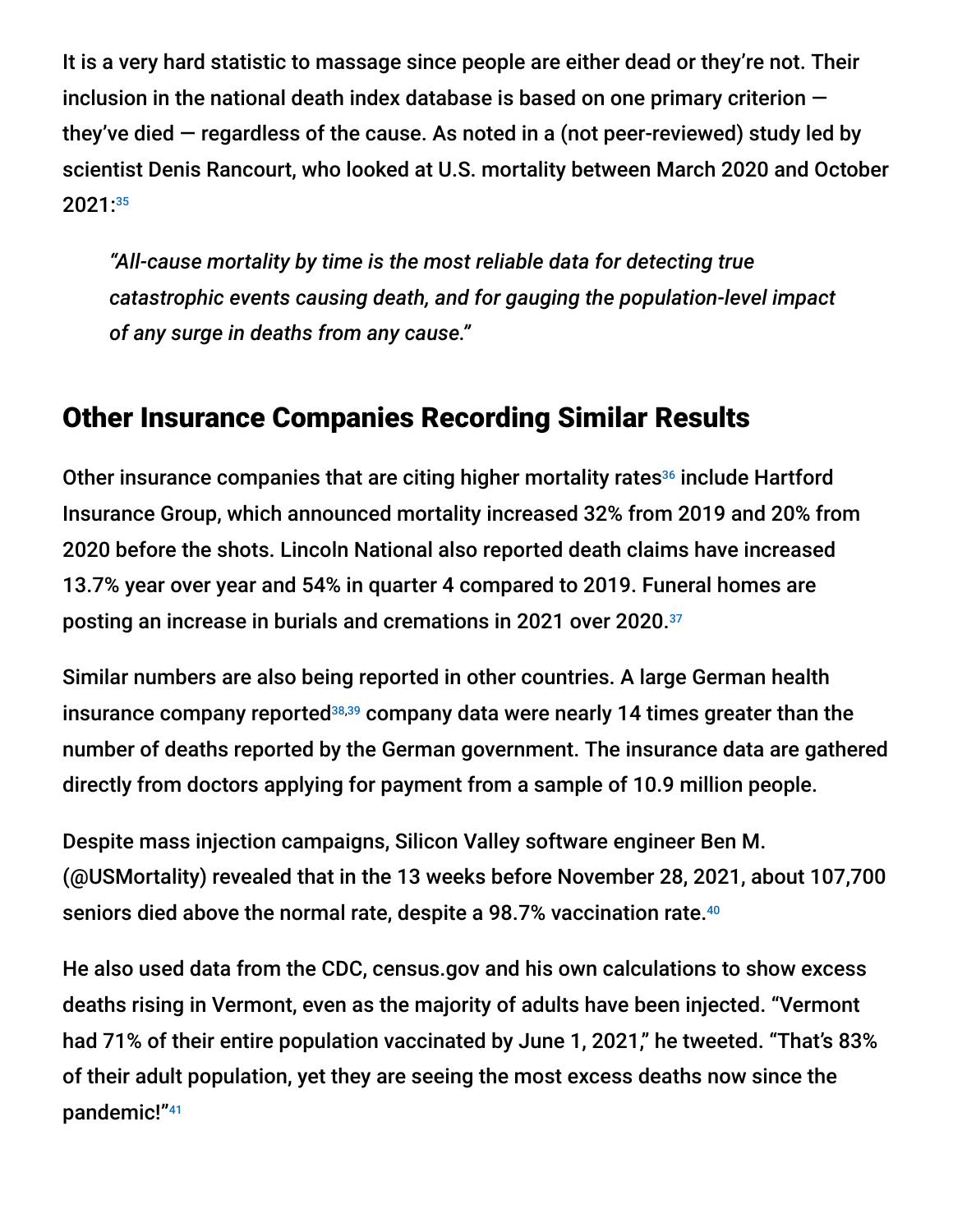It is easy to see why the HHS and CDC would like to hide these numbers from scrutiny. It is becoming more difficult to ignore with each passing day that the infection didn't kill the number of people health experts claimed and the vaccine is killing far more than the virus.

#### **Sources and References**

- <sup>1</sup> [Centers for Disease Control and Prevention, New York Post, February 27, 2022](https://nypost.com/2022/02/27/the-cdc-has-a-hidden-agenda-when-it-comes-to-covid-vaccines/)
- <sup>2, 3</sup> [World Socialist Website, February 3, 2022](https://www.wsws.org/en/articles/2022/02/03/deat-f03.html)
- <sup>4, 6</sup> [The Desert Review, December 27, 2021](https://www.thedesertreview.com/opinion/columnists/hospital-death-camps-exposed/article_97776276-674f-11ec-85d0-f33f634331c8.html)
- <sup>5</sup> [Center for Medicare and Medicaid Services, February 2, 2022, Coding for NCTAP section](https://www.cms.gov/medicare/covid-19/new-covid-19-treatments-add-payment-nctap)
- <sup>7</sup> [USA Today Fact Check: Hospitals Get Paid More for COVID-19. April 24, 2020](https://www.usatoday.com/story/news/factcheck/2020/04/24/fact-check-medicare-hospitals-paid-more-covid-19-patients-coronavirus/3000638001/)
- <sup>8</sup> [Medtronic. Fact Check: Hospitals Get Paid More April 27, 2020](https://www.healthleadersmedia.com/finance/fact-check-hospitals-get-paid-more-if-patients-listed-covid-19-ventilators)
- <sup>9</sup> [BBN Times, June 25, 2018, para 3](https://www.bbntimes.com/technology/who-runs-the-world-data)
- <sup>10</sup> [Forbes, March 20, 2020 para 1](https://www.forbes.com/sites/googlecloud/2020/05/20/how-the-world-became-data-driven-and-whats-next/?sh=2959944a57fc)
- <sup>11</sup> [World Economic Forum, April 17, 2019](https://www.weforum.org/agenda/2019/04/how-much-data-is-generated-each-day-cf4bddf29f/)
- <sup>12</sup> [IPSOS, June 17, 2020](https://www.ipsos.com/en-us/knowledge/society/The-world-runs-on-data)
- <sup>13</sup> [Istanbul University Press, Who Runs the World: Data](https://iupress.istanbul.edu.tr/tr/book/who-runs-the-world-data/home)
- <sup>14</sup> [Western Digital Blog, June 14, 2017](https://blog.westerndigital.com/powerful-ways-data-is-changing-our-world/)
- $\bullet$ <sup>15, 17</sup> [Health Data.gov, January 6, 2022](https://healthdata.gov/stories/s/COVID-19-Reporting-and-FAQS/kjst-g9cm/)
- <sup>16</sup> [Twitter, Dr. Jorge Caballero](https://twitter.com/DataDrivenMD/status/1482049687519580166)  $\bullet$
- <sup>18</sup> [MSN, January 28, 2022, Headline and What We Found](https://www.msn.com/en-us/health/medical/no-the-us-government-is-not-ending-daily-covid-death-reporting/ar-AATs9eu)  $\bullet$
- <sup>19</sup> [The COVID Tracking Project, About](https://covidtracking.com/about)
- <sup>20</sup> [The Atlantic, January 18, 2021](https://www.theatlantic.com/health/archive/2021/01/hhs-hospitalization-pandemic-data/617725/)
- <sup>21</sup> [WSWS, February 3, 2022](https://www.wsws.org/en/articles/2022/02/03/deat-f03.html)
- <sup>22, 23</sup> [The New York Times, February 20, 2022](https://www.nytimes.com/2022/02/20/health/covid-cdc-data.html)
- <sup>24</sup> [Centers for Disease Control and Prevention, January 31, 2022](https://www.cdc.gov/coronavirus/2019-ncov/covid-data/investigations-discovery/hospitalization-death-by-age.html)
- <sup>25</sup> [The New York Post, February 27, 2022](https://nypost.com/2022/02/27/the-cdc-has-a-hidden-agenda-when-it-comes-to-covid-vaccines/)
- <sup>26</sup> [The New York Post, February 27, 2022 para 5](https://nypost.com/2022/02/27/the-cdc-has-a-hidden-agenda-when-it-comes-to-covid-vaccines/)
- <sup>27</sup> [NEJM, 2021; 385:2421](https://www.nejm.org/doi/full/10.1056/NEJMoa2115926)
- <sup>28</sup> [The New York Times, February 20, 2022 para 7](https://www.nytimes.com/2022/02/20/health/covid-cdc-data.html)
- <sup>29</sup> [The New York Times, February 20, 2022 para 4 image 2](https://www.nytimes.com/2022/02/20/health/covid-cdc-data.html)
- <sup>30</sup> [SI Live, February 27, 2022](https://www.silive.com/news/2022/02/cdc-withholding-of-covid-vaccine-booster-info-makes-it-hard-to-trust-the-pandemic-experts-opinion.html)  $\bullet$
- <sup>31</sup> [WSWS, February 3, 2022, para 8 and last sentence](https://www.wsws.org/en/articles/2022/02/03/deat-f03.html)
- 32, 33 [COVID-19 and All-Cause Mortality Data Analysis by Kathy Dopp and Stephanie Seneff \(PDF\)](https://www.skirsch.com/covid/Seneff_costBenefit.pdf)
- <sup>34</sup> [The Center Square, January 1, 2022](https://www.thecentersquare.com/indiana/indiana-life-insurance-ceo-says-deaths-are-up-40-among-people-ages-18-64/article_71473b12-6b1e-11ec-8641-5b2c06725e2c.html)
- $^{35}$  [Nature of the COVID-Era Public Health Disaster in the USA, From All-Cause Mortality and Socio-Geo-](https://denisrancourt.ca/entries.php?id=107&name=2021_10_25_nature_of_the_covid_era_public_health_disaster_in_the_usa_from_all_cause_mortality_and_socio_geo_economic_and_climatic_data)Economic and Climatic Data
- <sup>36</sup> [Zero Hedge, February 5, 2022](https://www.zerohedge.com/covid-19/long-funeral-homes-short-life-insurers-ex-blackrock-fund-manager-discovers-some-disturbing)